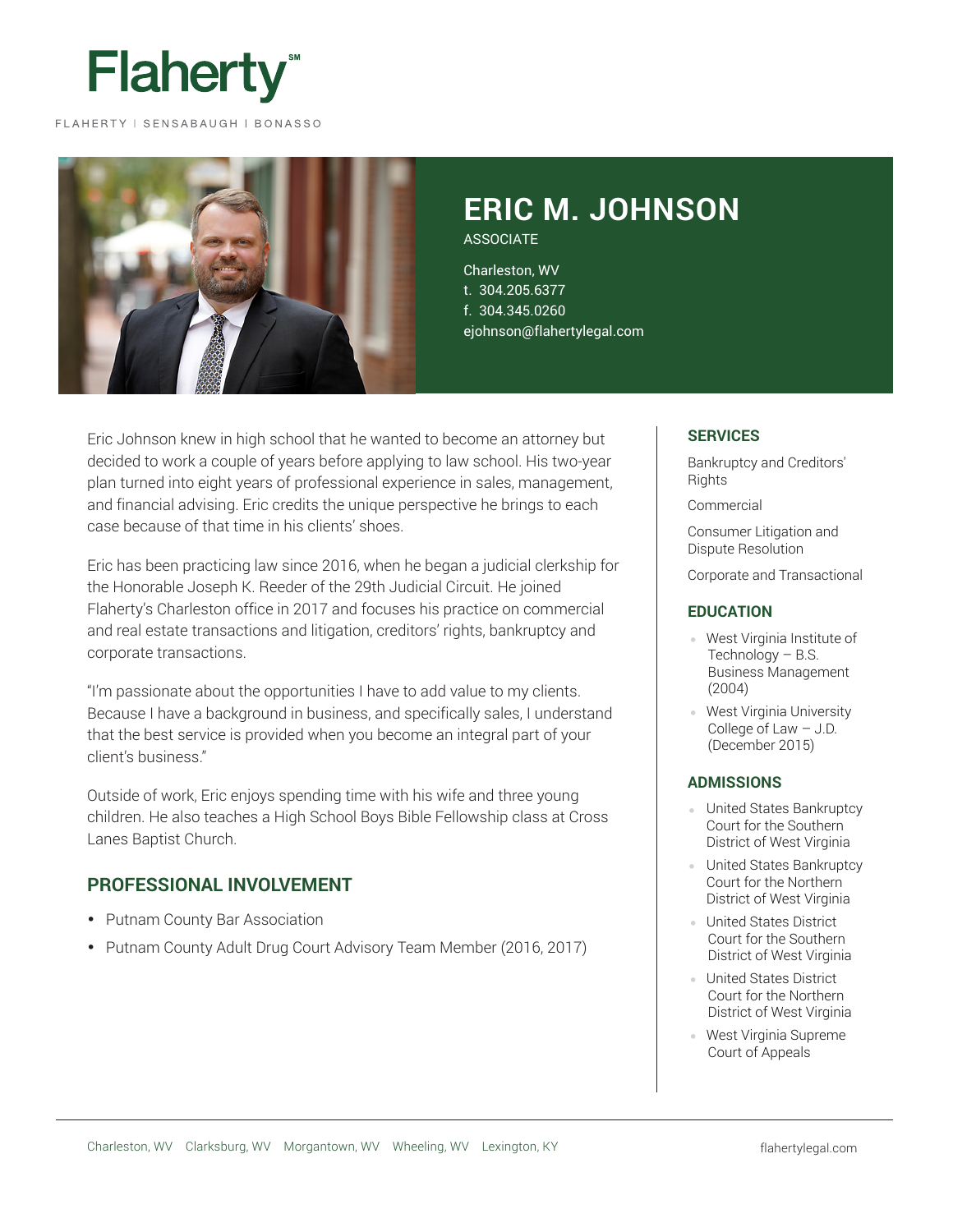

## **INSIGHTS**

#### August 2021 TWENTY-EIGHT FLAHERTY SENSABAUGH BONASSO ATTORNEYS RECOGNIZED BY BEST LAWYERS®

Flaherty Sensabaugh Bonasso is pleased to announce that twenty-eight of the firm's attorneys have been selected for inclusion in the 2022 edition of *The Best Lawyers in America©* or *Best Lawyers: Ones to Watch.*

Additionally, Sam Fox was named *Best Lawyers* 2022 Lawyer of the Year ...

#### August 2020

#### THIRTY FLAHERTY SENSABAUGH BONASSO ATTORNEYS RECOGNIZED BY BEST LAWYERS®

Flaherty Sensabaugh Bonasso is pleased to announce that thirty of the firm's attorneys have been selected for inclusion in the 2021 edition of *The Best Lawyers in America©* or *Best Lawyers: Ones to Watch.*

Additionally, three Flaherty attorneys were named as *Best Lawyers* 2021 Lawyers of the ...

### March 2020

#### CHANGES TO THE BANKRUPTCY CODE UNDER THE CARES ACT

On Friday, March 27, 2020, Congress passed, and the President signed the \$2.2 Trillion *Coronavirus Aid, Relief, and Economic Security (CARES) Act*, in response to the COVID-19 pandemic. This Act makes noteworthy and immediate changes to the U.S. Bankruptcy Code, which are outlined below.

#### January 2018

#### FLAHERTY SENSABAUGH BONASSO WELCOMES TWO NEW ASSOCIATES

Flaherty Sensabaugh Bonasso is pleased to announce that associates Eric M. Johnson and Amy L. McLaughlin have joined the firm's Charleston office.

Eric Johnson has been practicing law since 2016 when he began a judicial clerkship for the Honorable Joseph K. Reeder of the 29th Judicial ...

### **HONORS & AWARDS**

- *Best Lawyers: Ones to Watch* Charleston
	- Bankruptcy and Creditor Debtor Rights / Insolvency and Reorganization Law (2021 2022)
	- Commercial Litigation (2021 2022)

### **ADDITIONAL LEGAL EXPERIENCE**

- Research Assistant WVU College of Law (2014, 2015)
- Summer Associate Robinson McElwee PLLC (Summer 2015)
- Entrepreneurship and Innovation Law Clinic WVU College of Law (Fall 2015)
- Post-Graduate Extern Hon. Judge Frank W. Volk, Judge of the U.S. Bankruptcy Court for the Southern District of West Virginia (February 2016 - April 2016)